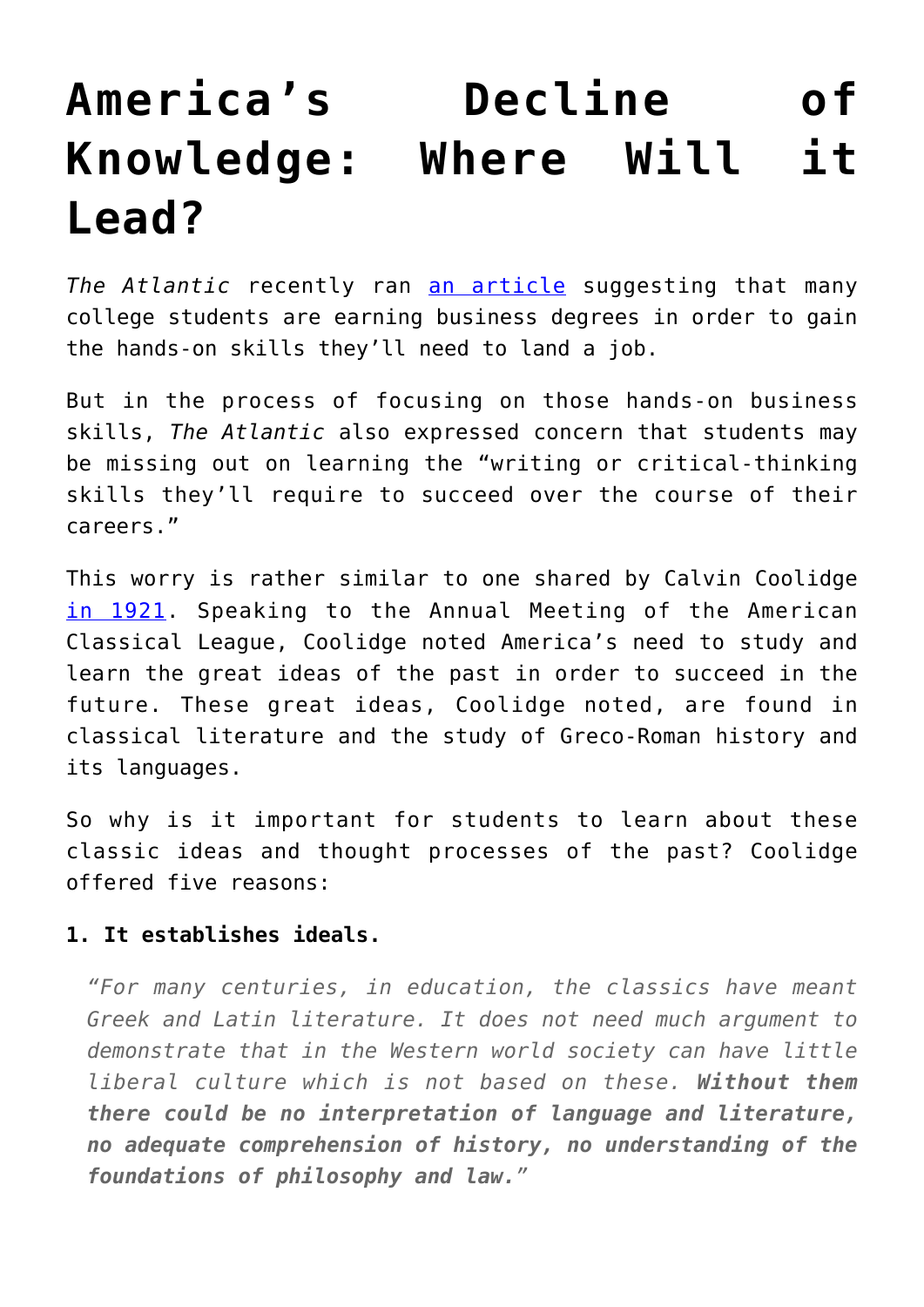## **2. It ensures our continued greatness as a nation.**

*"There have been great men with little of what we call education. There have been small men with a great deal of learning. There has never been a great people who did not possess great learning."*

## **3. It aids our ability to make connections and answer life's questions.**

*"No question can be adequately comprehended without knowing its historical background. Modern civilization dates from Greece and Rome. The world was not new in their day. They were the inheritors of a civilization which had gone before, but what they had inherited they recast, enlarged, and intensified and made their own, so that culture took on a distinctive form…."*

#### **4. It moves us beyond the superficial.**

*"One of the advantages of the classics as a course of training is that in modern institutions there is little chance of going through them in a superficial way. Another of their advantages is that the master of them lives in something more than the present and thinks of something more than the external problems of the hour…."*

### **5. It develops character.**

*"Education is primarily a means of establishing ideals. Its first great duty is the formation of character, which is the result of heredity and training. … It is not only because the classical method has been followed in our evolution of culture, but because the study of Greek and Latin is unsurpassed as a method of discipline. Their mastery requires an effort and an application which must be both intense and prolonged. They bring into action all the faculties of*